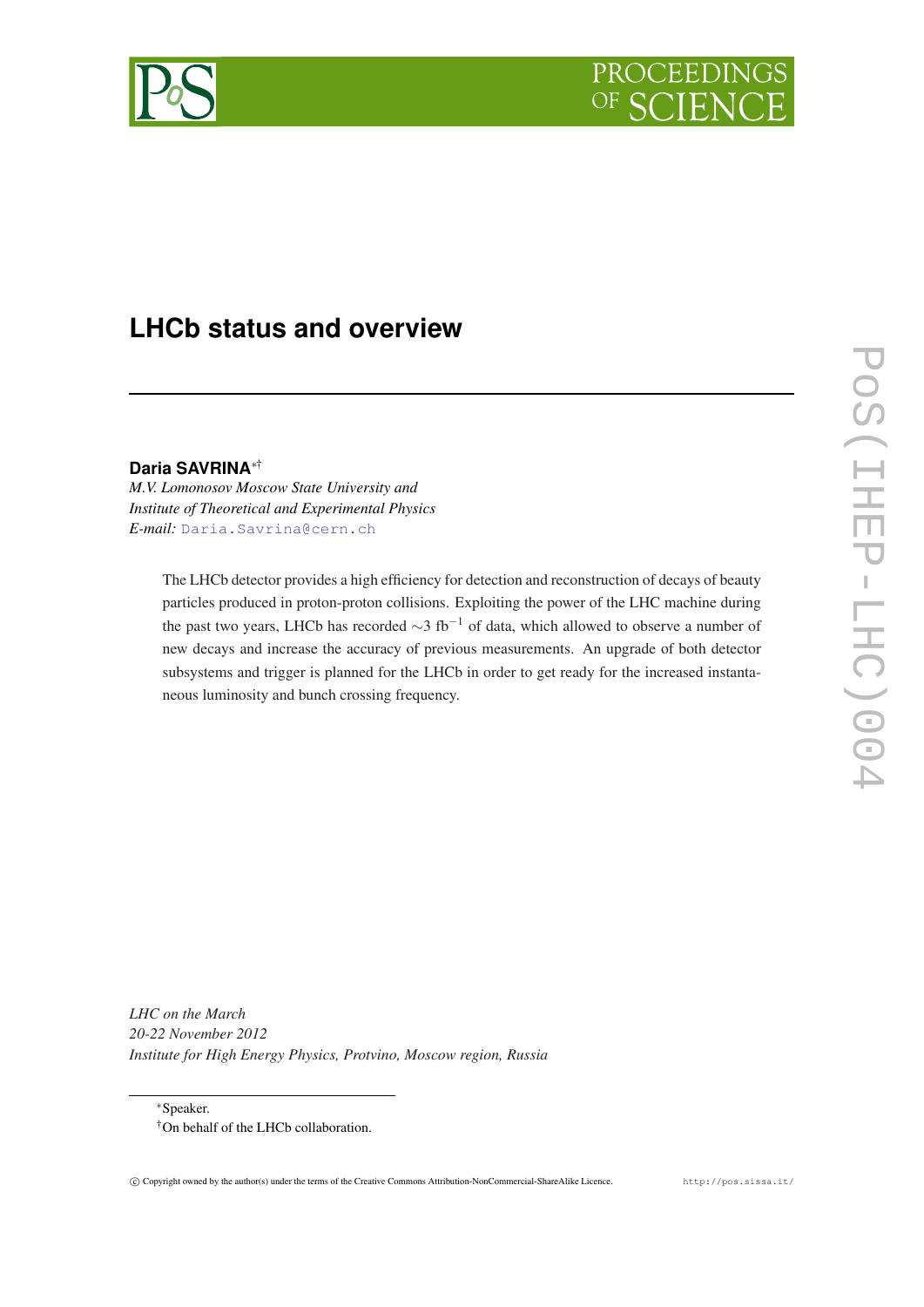### 1. Introduction

The LHCb experiment is designed to study the properties of beauty and charmed particles decays. In such decays a search for the physics beyond the Standard Model (SM) is performed in an indirect way, as one expects the New Physics (NP) to contribute into the branching fractions of the rare decays or various asymmetries, like *CP*-asymmetry, isospin asymmetry, forward-backward asymmetry and many other observables. Heavy flavours provide more potentially interesting decays in this area. Large asymmetries are expected in *B*-mesons decays and their relatively long lifetimes give large opportunities for oscillation studies. Thus requiring a high agility and attentiveness such studies entice with a really great reward.

#### 2. LHCb detector at LHC

Among its other advantages the LHC has shown its ability to operate as a "flavour factory". The expected charm quark production rate in proton-proton collisions at 7 TeV center-of-mass energy is  $\sigma(pp \to c\bar{c}X) \sim 6$  mb [\[1\]](#page-9-0) and for beauty quarks the production rate is  $\sigma(pp \to b\bar{b}X) \sim$ 0.3 mb [[2](#page-9-0)]. The produced b- and c-quarks hadronize in all possible beauty and charm species, which spread, predominantly, in a narrow cone around the beam axis. Of course, the rate of inelastic scattering processes is also high, thus an efficient trigger is essential for studies of the heavy flavours. Good mass resolution and particle identification are necessary for reduction of both combinatorial and peaking backgrounds. For the the studies of the effects showing up through  $B_s^0 - \bar{B_s^0}$ oscillations the propertime resolution should be comparable with the frequency of these oscillations  $($  ∼ 350 fs).

These requirements set the constraints for the design of the LHCb detector geometry. The LHCb is a one-armed forward spectrometer [[3](#page-9-0)], covering a solid angle  $\sim$  300 mrad, except for a small window around the beam-pipe. Such a geometry corresponds to a  $2 < \eta < 5$  pseudorapidity range and ensures that ∼ 40% of all produced beauty and charmed particles enter the detector acceptance. The detector layout is shown in Fig. [1](#page-2-0).

#### 2.1 VELO detector

The VELO is a silicon-strip vertex detector, surrounding the *pp* interaction region. It is constructed of two moving halves, each consisting of 21 modules, composed of one R-sensor and one  $\phi$ -sensor glued back-to-back. Each module is 220  $\mu$ m thick and has a radius of 120 mm. During the data-taking the two halves are located at a distance of 0.7 cm from each other, but under unstable beam conditions they may be moved away from the beam to a distance of 6 cm from each other, in order to preserve the detector.

With 25 tracks the VELO detector has a spatial resolution of ∼ 16 µm for *x*- and *y*-coordinates and ∼ 76 µm for *z*-coordinate. For high transverse momentum tracks the resolution on the impact parameter with respect to the primary vertex is 20  $\mu$ m. The decay time resolution is ∼45 fs, which provides an excellent possibility to distinguish between prompt particles and the ones produced in *b*-hadron decays.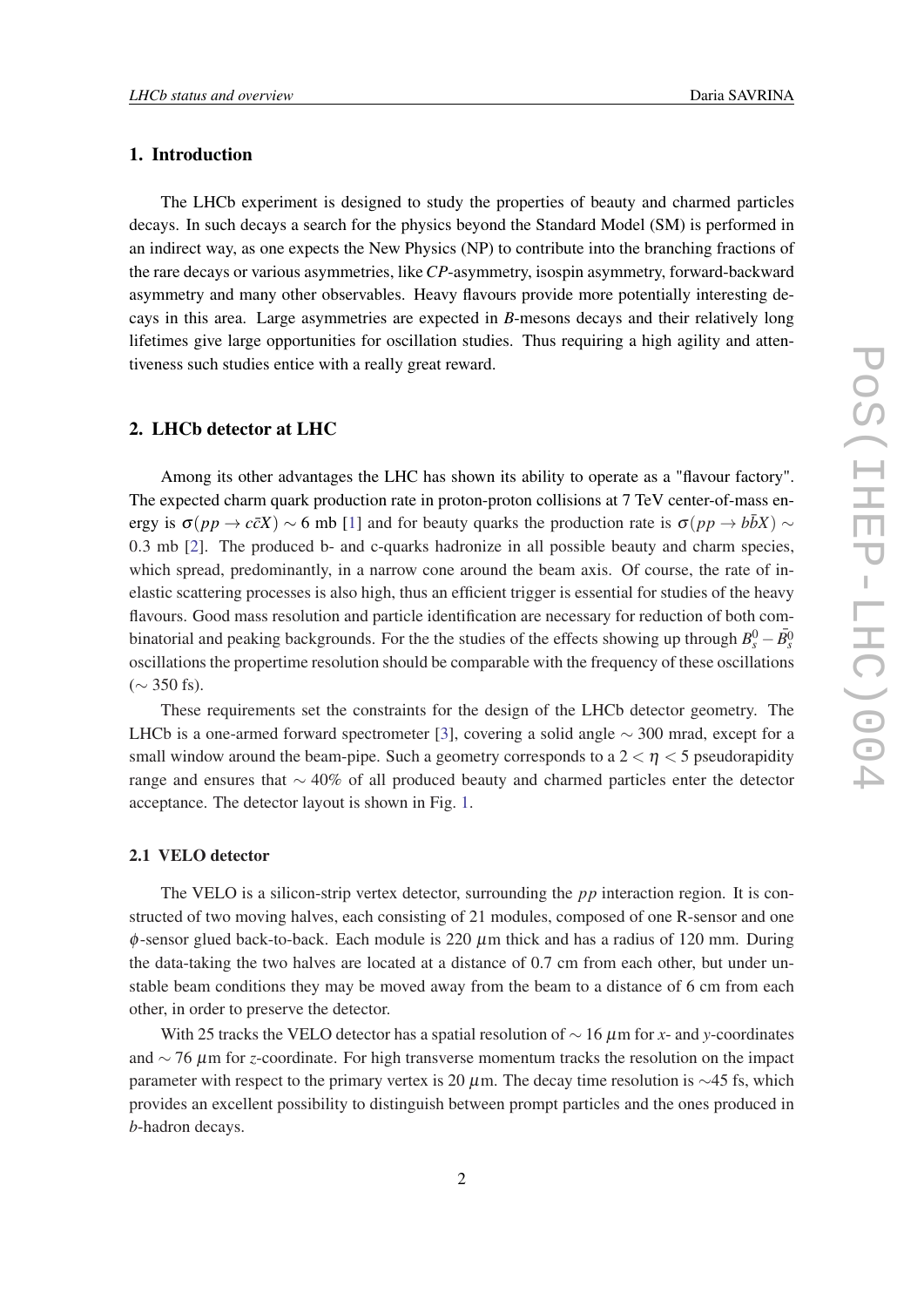#### <span id="page-2-0"></span>2.2 Tracking system

The tracking system includes four planes of silicon sensors  $(TT)$ , 500  $\mu$ m thick each, a dipole magnet with a bending power of about 4 Tm and three more tracking stations located downstream the magnet (T1–T3). TT is used mainly for reconstruction of tracks with low transverse momentum, which then loose all their energy in the magnet, and long-lived neutral particles, which decay outside the VELO detector. The inner part of the T1–T3 stations is made of silicon microstrip detectors, while the outer region, where the track multiplicities are not so high, is covered with straw tubes.

The track stations and the VELO detector together allow to reconstruct more than 96% of "long" tracks (that are the ones which start in VELO and end in the muon system) and provide momentum resolution from 0.4% for  $\sim$  5 GeV energy tracks to 0.6% for  $\sim$  100 GeV energy tracks.

#### 2.3 Ring-imaging Cherenkov detectors

Charged hadrons are identified with two ring-imaging Cherenkov detectors (RICH1 and RICH2). RICH1 is located upstream the magnet right after the VELO detector, it uses two types of radiator:  $C_4F_{10}$  and aerogel for identification of charged hadrons in the 2 GeV/c  $p_T^h$  < 60 GeV/c transverse momenta range. The RICH2 detector is located downstream the magnet, CF<sub>4</sub> radiator is used to identify the particles with momenta up to 100 GeV/c. In both detectors the Cherenkov light is registered by hybrid photodiods with pixel readout. The whole system provides 95% efficiency in pion-kaon separation.

#### 2.4 Calorimeter system

The calorimeter system includes four sub-detectors: scintillator pad detector (SPD), preshower detector (PRS), electromagnetic calorimeter (ECAL) and hadron calorimeter (HCAL). The SPD and PRS detectors consist of ∼ 6000 scintillator pads each and are separated by a lead converter, whose thickness corresponds to 2.5 radiation lengths. The ECAL is built using the "shashlik"



Figure 1: The LHCb detector layout.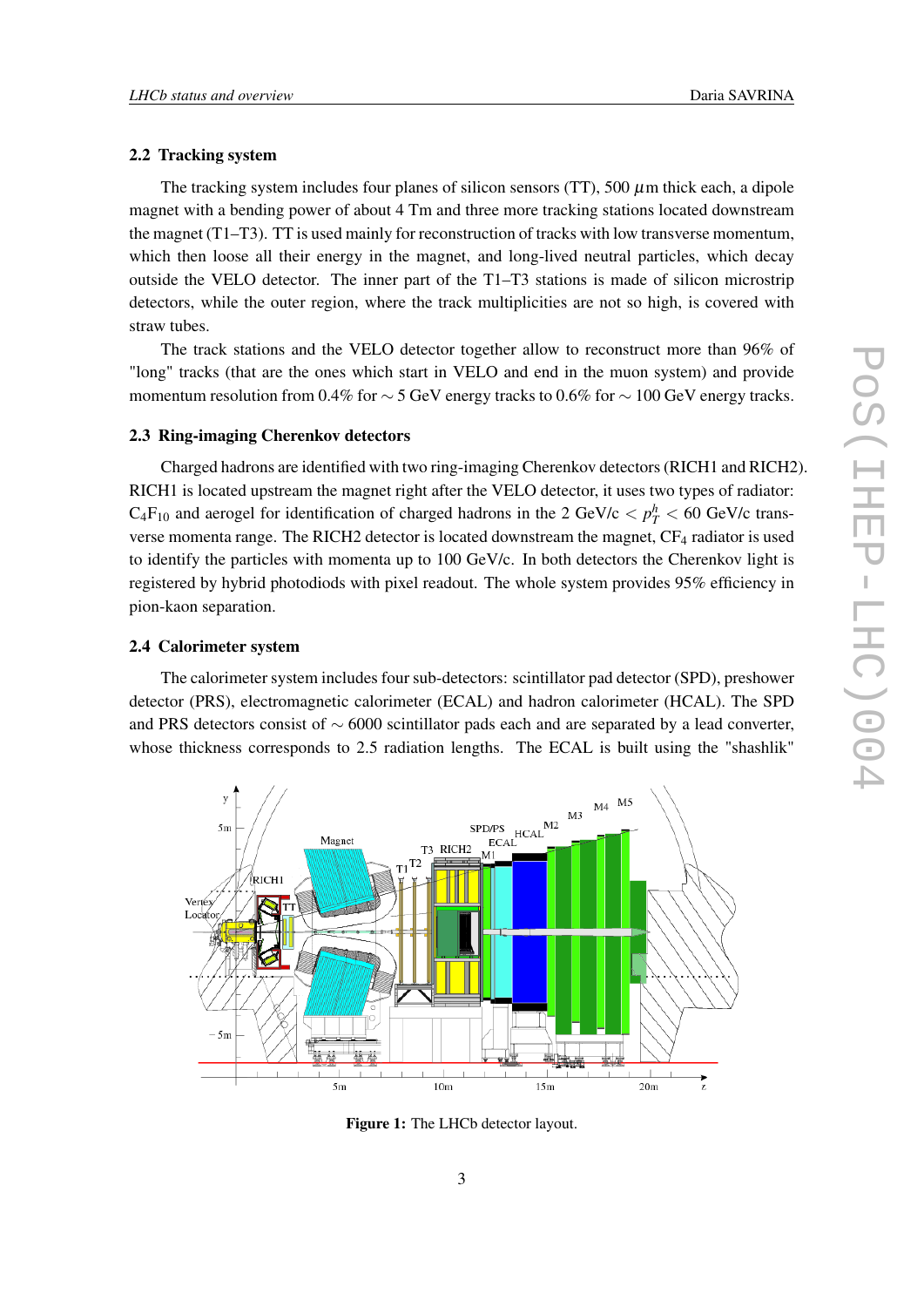sampling technology. It consists of towers of alternating scintillator and lead tiles, having a total thickness of 25 radiation lengths. The HCAL is constructed of iron plates interspaced with scintillating tiles and is 5.6 interaction lengths thick. In all four subdetectors the scintillator light is collected by wavelength shifting fibers and read out with the multianode photomultipliers. The design energy resolution is  $\frac{\sigma_E}{E(GeV)} = \frac{10\%}{\sqrt{E}} \oplus 1\%$  and  $\frac{\sigma_E}{E(GeV)} = \frac{80\%}{\sqrt{E}} \oplus 10\%$  for ECAL and HCAL respectively.

The calorimeter system provides ∼ 90% efficiency in photon/electron/hadron separation and measures the energies of these particles with high accuracy. For example the mass resolution for radiative decays of the *B*-mesons is as good as 90 MeV/ $c^2$ .

#### 2.5 Muon system

The muon system includes five stations (M1–M5) of multi-wire proportional chambers and GEM detectors. The first station is located before the SPD, thus the calorimeter system acts as a muon filter between the first and second muon stations. For M2–M5 stations the muon filters are made of 80 cm iron plates, which corresponds to 20 interaction lengths. The system provides ∼ 97% efficiency for muon identification.

#### 2.6 Trigger

The LHCb uses a three-step trigger: a hardware level-zero (L0) trigger is followed by a purely software high-level trigger, which is subdivided into two steps (HLT1 and HLT2). Relying on the information from calorimeter and muon systems L0 selects events with high transverse momentum photon, electron, hadron or muon candidates. HLT1, using information about reconstructed primary vertices and tracks, applies lifetime cuts, cuts on track momenta and impact parameters. At the HLT2 step the events are almost completely reconstructed and a number of exclusive and inclusive selections is run to retain only the events containing the decays of interest.

The whole trigger system reduces the initial 20 MHz event rate to 3 kHz (4.5 kHz in 2012) level, at which the events are written to a storage. The trigger has an efficiency of  $\sim$  90% for dimuon channels,  $\sim$  30% for multibody hadronic final states and  $\sim$  10% for charm decays.

#### 2.7 Operation

The LHCb experiment has started taking data from the very beginning of LHC operation in 2009. During last years the experiment was running at an instantaneous luminosity of  $\mathscr{L} =$  $4 \times 10^{32}$  cm<sup>-2</sup>⋅s<sup>-1</sup> with a bunch crossing frequency of 20 MHz. About 1.5 primary vertices per bunch crossing are seen in the detector. This is almost four times higher than the value expected at the detector design stage, yet it did not prevent successful detector operation. The detector was fully operational ∼ 95% of the time and collected almost all the luminosity delivered by the LHC. The integrated luminosities collected by the LHCb experiment in each year are listed in Table [1.](#page-4-0)

In 2012 LHCb had an exciting experience of working with proton-ion collisions. The multiplicities seen in the detector during such runs were comparable with the ones obtained in the proton-proton collisions and the detector was showing a smooth and stable behavior. Thus a decision was made to take part in proton-ion runs in the beginning of 2013 for which various production and polarization studies are planned.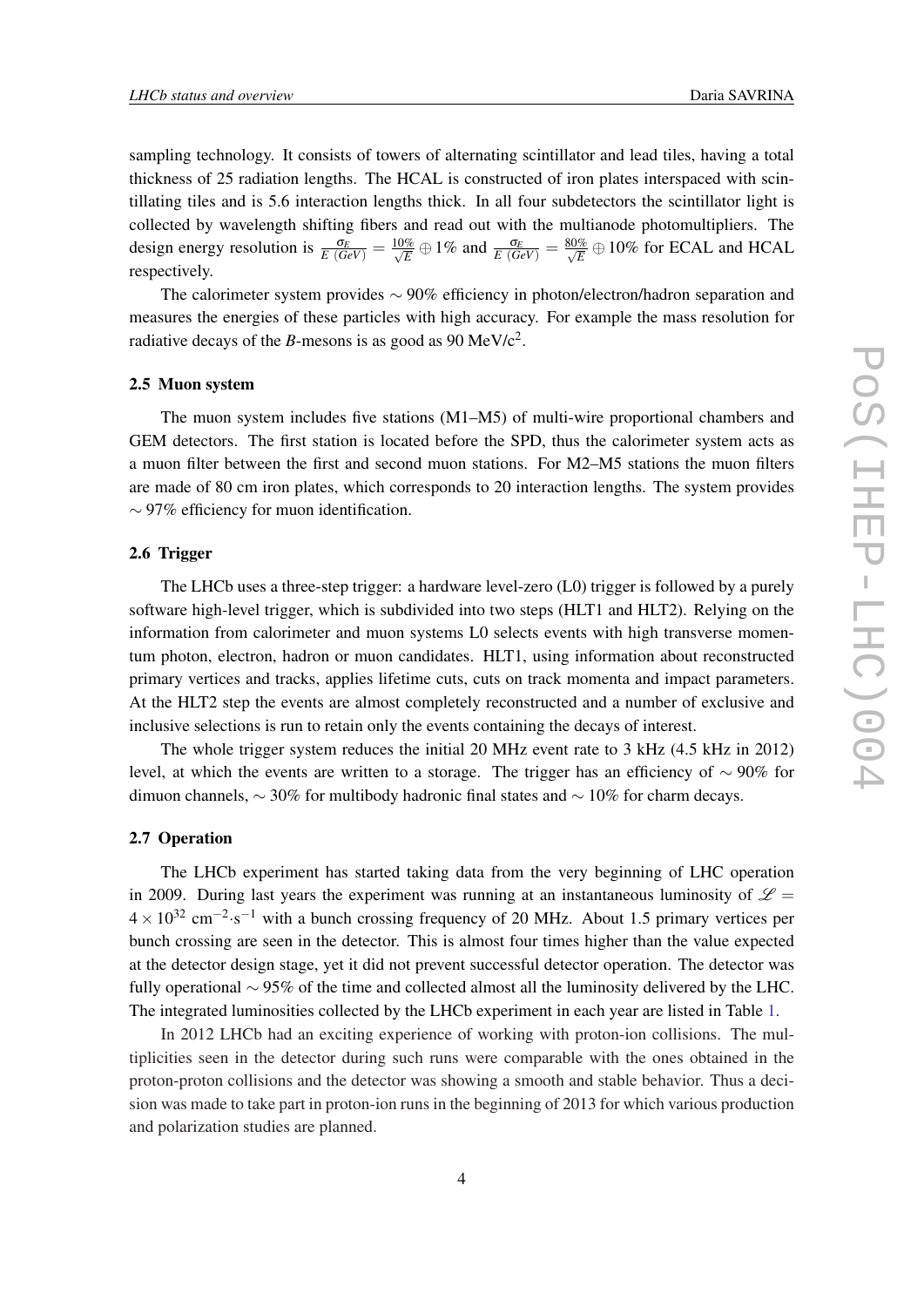<span id="page-4-0"></span>

|  | Year | Center-01-mass     | megrated              |
|--|------|--------------------|-----------------------|
|  |      | energy             | luminosity            |
|  | 2010 | 7 TeV              | $37 pb^{-1}$          |
|  | 2011 | $2.76 \text{ TeV}$ | $71 pb^{-1}$          |
|  | 2011 | 7 TeV              | $1.0 \text{ fb}^{-1}$ |
|  | 2012 | 8 TeV              | $1.8 \text{ fb}^{-1}$ |

Table 1: Integrated luminosities collected by the LHCb experiment.

 $C_{\text{c}}$  and  $C_{\text{c}}$  mass Integrated Integrated

#### 3. Highlights of recent physics results

The physics program of the LHCb experiment covers a wide number of topics, among which not only the studies of beauty and charm decays, but also searches for exotic particles and decays. Recent results obtained for the most promising studies are given below.

# 3.1 Mixing-induced  $CP$ -violation in the  $B_s^0$  system

The value of the mixing induced *CP*-violation in the  $B_s^0$  system is governed by the  $B_s^0$ -mesons mixing phase φ*<sup>s</sup>* . Within the SM the value of this phase is predicted with a very good accuracy via indirect measurements and is expected to be very small:  $\phi_s = -2 \arg(-V_{ts} V_{tb}^*/V_{cs} V_{cb}^*) = -0.036 \pm 0.036$ 0.002 [\[5\]](#page-9-0). The NP contributions may induce large deviations from this value, which would become immediately visible.

The value of  $\phi_s$  may be measured through a variety of  $B_s^0$  decay modes, including the "golden" mode", the  $B_s^0 \to J/\psi\phi$  decay. Compared to the  $B_s^0$ , the  $B_s^0$  oscillate much faster and the  $\Delta\Gamma_s \equiv$ Γ*<sup>L</sup>* −Γ*<sup>H</sup>* value, which is the mean decay width difference between the light and heavy states, is not negligible and can be measured as well.

As *J*/ψφ is not a *CP*-eigenstate an angular analysis was performed for this decay in order to separate the *CP*-even and *CP*-odd contributions. It has also been observed for the first time, that ∆Γ*<sup>s</sup>* has a non-zero value. However, since the time-dependent differential decay rates are invariant under the simultaneous replacement  $(\phi_s, \Delta\Gamma_s) \to (\pi - \phi_s, -\Delta\Gamma_s)$ , the sign of  $\Delta\Gamma_s$  should also be determined in order to select one of the solutions for  $\phi_s$ . This ambiguity has been solved a bit earlier by studying the behavior of the difference between S-wave and P-wave phases in a wide  $K^+K^-$  invariant mass window [[6](#page-9-0)]: 988 MeV/c<sup>2</sup> <  $M(K^+K^-)$  < 1050 MeV/c<sup>2</sup>. With 4.70 significance it has been shown that the  $\Delta\Gamma_s > 0$  solution demonstrates the expected behavior [\[7\]](#page-9-0), i.e. a heavy  $B_s^0$  state lives longer, than the light one. As the result of a global fit the values of the mixing phase, mean decay widths difference and the decay width were found to be:

$$
\phi_s = -0.001 \pm 0.101 \pm 0.027 \text{ rad},
$$
  
\n
$$
\Delta\Gamma_s = (0.116 \pm 0.018 \pm 0.006) \text{ ps}^{-1},
$$
  
\n
$$
\Gamma_s = (0.6580 \pm 0.0054 \pm 0.0066) \text{ ps}^{-1},
$$

where the first uncertainty is statistical and the second is systematic [[4](#page-9-0)]. This is currently the most precise measurement of these values and  $\phi_s$  and  $\Delta\Gamma_s$  show no deviation from the SM prediction (see Fig. [2](#page-5-0)).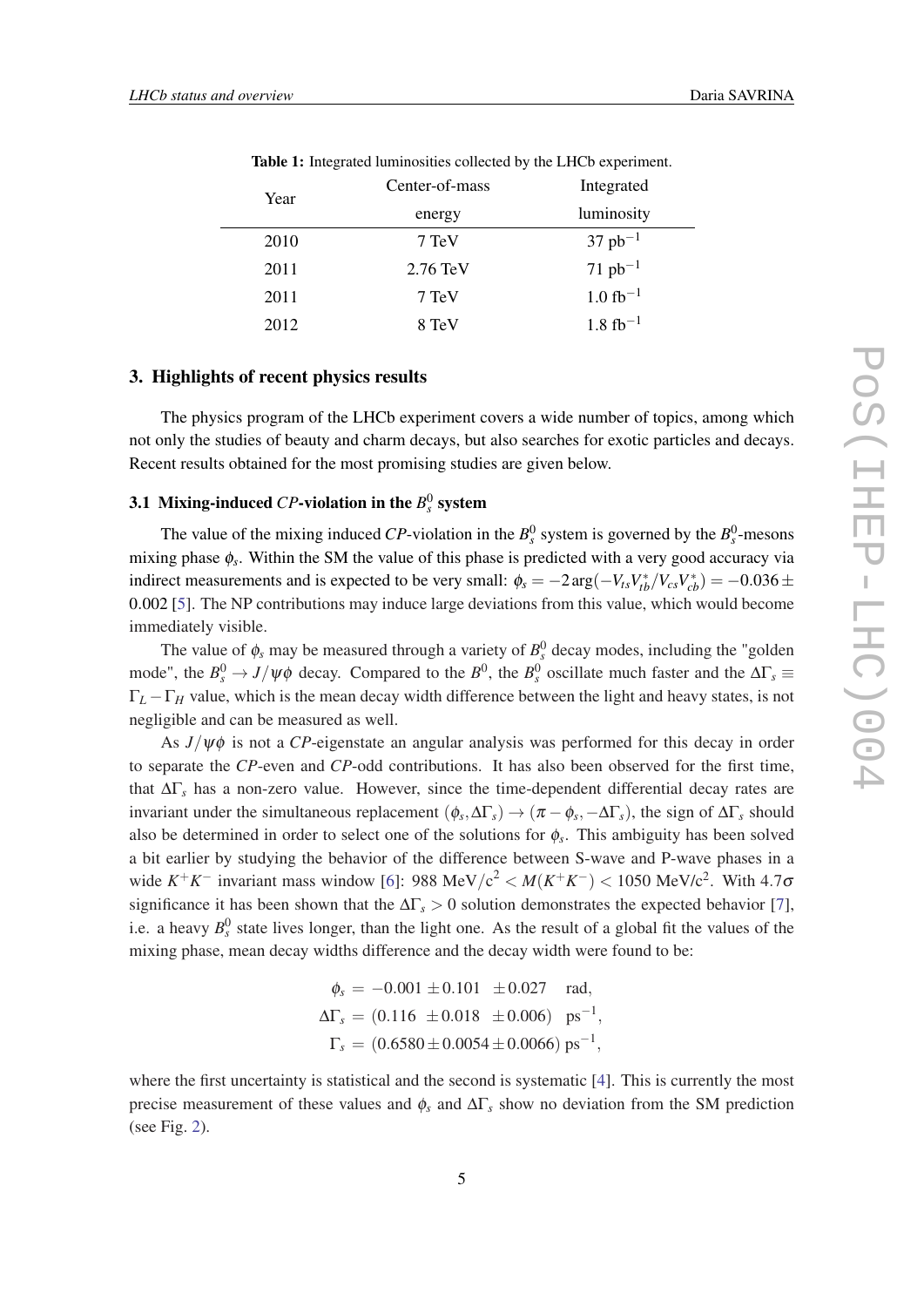<span id="page-5-0"></span>

**Figure 2:** Confidence regions in the  $\phi_s - \Delta\Gamma_s$  plane. Only statistical uncertainties are included. The black square corresponds to the theoretically predicted Standard Model value.

Another channel, used at LHCb for the measurement of the  $B_s^0$  mixing phase is the  $B_s^0 \rightarrow$  $J/\psi\pi^+\pi^-$  decay. For this study the dipion invariant mass window was selected to be 775 MeV/c $^2$   $<$  $M(\pi^+\pi^-)$  < 1550 MeV/c<sup>2</sup>. It has been shown [[8\]](#page-9-0), that the  $J/\psi\pi^+\pi^-$  final state in this region is dominated by CP-odd S-wave by more than 97.7% and thus no angular analysis was performed. The value of the mixing phase was found to be  $\phi_s = -0.02 \pm 0.17 \pm 0.02$  rad, where the first uncertainty is statistical and the second is systematic [\[9\]](#page-9-0).

The combined result for the  $\phi_s$  measured in  $B_s^0 \to J/\psi \phi$  and  $B_s^0 \to J/\psi \pi^+ \pi^-$  decays is  $\phi_s =$  $-0.002 \pm 0.083 \pm 0.027$ , where the first uncertainty is statistical and the second is systematic. This value is in agreement with the SM prediction. Several more channels, like  $B_s^0 \to J/\psi \eta^{(l)}$  [\[10](#page-9-0)] and first time observed  $B_s^0 \rightarrow J/\psi f'_2(1525)$  [[11\]](#page-9-0), are being studied for the additional independent measurements of the mixing phase.

#### 3.2 Measurement of the  $\gamma$  angle

The  $\gamma$  angle of the Unitarity Triangle (UT) may be defined through the CKM-matrix elements as the following:  $\gamma = \arg(V_{ud}V_{ub}^*/V_{cd}V_{cb}^*)$ . Among the other sides and angles of the UT this one is the least-well determined with current uncertainties of the direct measurements about 10-12*<sup>o</sup>* [[5](#page-9-0), [12](#page-9-0)].

It has been proven [\[13](#page-9-0)] that the cleanest method for measurement of the  $\gamma$  angle is through the study of  $B^{\pm} \to Dh^{\pm}$  decays, where  $h^{\pm}$  corresponds to either  $K^{\pm}$ - or  $\pi^{\pm}$ -meson and *D* denotes either  $D^0$  or  $\overline{D}{}^0$ . The *D* decay mode should be accessible for both  $D^0$  and  $\overline{D}{}^0$ .

LHCb has already presented results of measurements of the  $\gamma$  angle in  $B^\pm\to D h^\pm$  decays followed by various *D*-meson decay modes obtained with 1 fb−<sup>1</sup> of data [[14,](#page-9-0) [15](#page-9-0), [16](#page-9-0)]. Many of the used modes, namely  $B^\pm\to [\pi^\pm K^\mp]_D K^\pm$  ,  $B^\pm\to [\pi^\pm K^\mp \pi^+\pi^-]_D K^\pm$  and  $B^\pm\to [\pi^\pm K^\mp \pi^+\pi^-]_D \pi^\pm$ , were observed for the first time. Using these results a global fit has been performed. First, the available observables of the *DK* system, for which the interference and thus the sensitivity is expected to be very high, were combined (see Fig. [3\(](#page-6-0)a)). It resulted in a  $\gamma$  angle value of  $\gamma = (71.1^{+16.6}_{-15.7})^o$ . Then,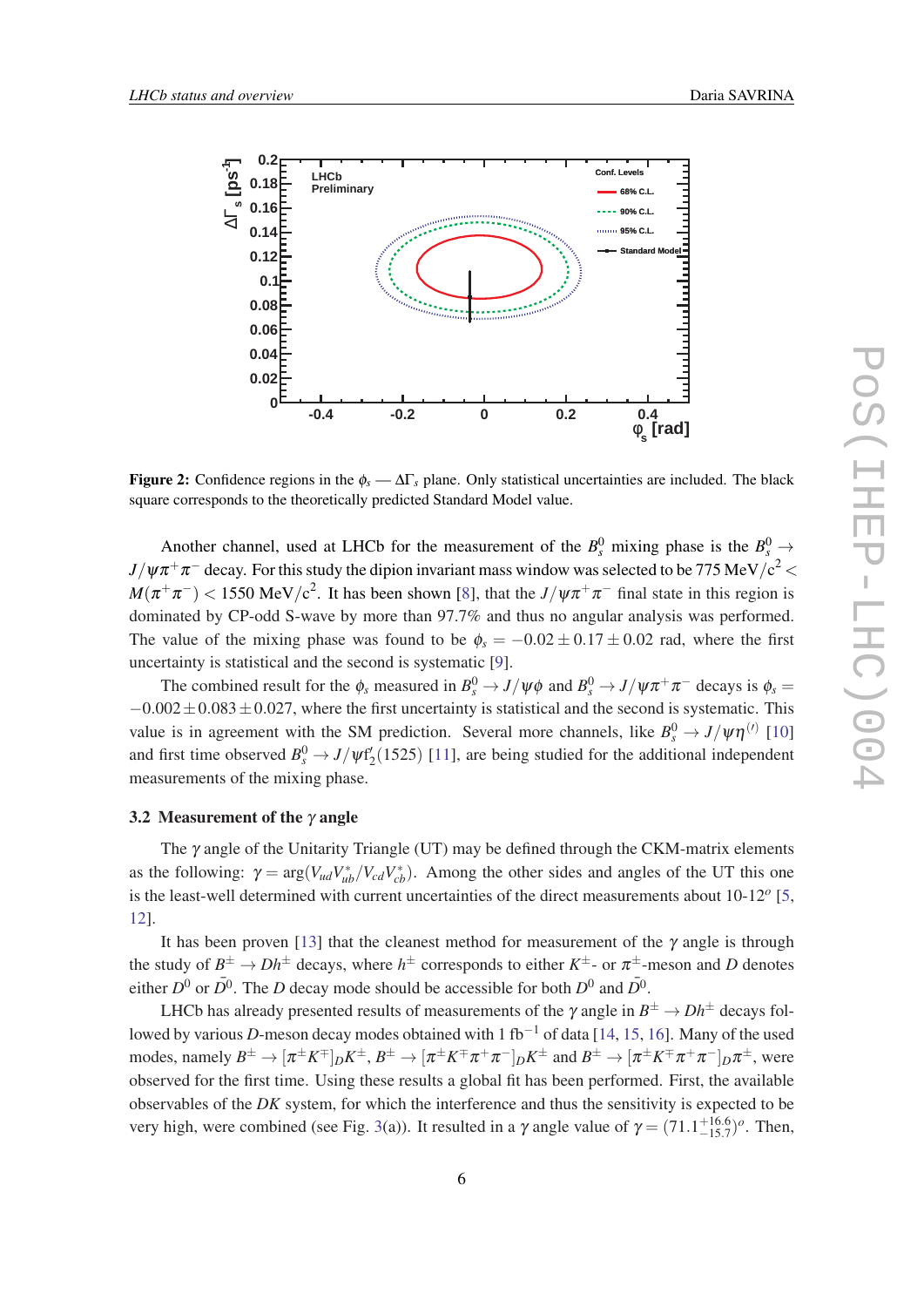<span id="page-6-0"></span>

**Figure 3:** 1 − *CL* curve for  $\gamma$  (a) for the combination of the *DK* measurements; (b) the full *DK* and  $D\pi$ combination.

for the first time, the information about the  $B^{\pm} \to D\pi^{\pm}$  was included in the combination (Fig. 3(b)) and the best-fit value became  $\gamma = 85.1^{\circ}$  with confidence limits  $\gamma \in [43.8, 101.5]^{\circ}$  @ 95% CL [\[17\]](#page-10-0).

3.3  $B^0_{(s)} \to \mu^+ \mu^-$  decays

One of the most exciting studies performed by the LHCb experiment, which gave result in 2012, is the search for the very rare  $B^0_{(s)}\to \mu^+\mu^-$  decays. In the SM the branching fractions of these decays are predicted with a very good accuracy:  $BR(B_s^0 \to \mu^+ \mu^-) = (3.23 \pm 0.27) \times 10^{-9}$  and  ${\rm BR(B^0 \to \mu^+ \mu^-)} = (0.107 \pm 0.010) \times 10^{-9}$  [[18](#page-10-0)], thus any excess above the predicted value should be immediately visible and mean the NP contribution. For example, these decays are predicted to be very sensitive to the models with an extended Higgs sector and high tan $\beta$ .

At LHCb a search for the  $B^0_{(s)} \to \mu^+ \mu^-$  decays is performed through a 2-dimensional analysis in bins of boosted decision tree (BDT) and dimuon invariant mass. The BDT is constructed of topological variables uncorrelated with the invariant mass. The signal mass region was blinded during the analysis.

With 1 fb<sup>-1</sup> of data collected by the LHCb in 2011 the tightest upper limits were set at 95% CL for both decays:  $BR(B_s^0 \to \mu^+\mu^-) < 4.5 \times 10^{-9}$  and  $BR(B^0 \to \mu^+\mu^-) < 1.03 \times 10^{-9}$  [\[19](#page-10-0)], which for *B*<sup>0</sup><sub>s</sub> decay was already very close to the SM prediction. After adding a 1.1 fb<sup>-1</sup> datasample, collected in 2012, the first evidence of the  $B_s^0 \to \mu^+ \mu^-$  decay was found with a statistical significance of 3.5 $\sigma$  (see Fig. [4\)](#page-7-0). The branching fraction of this decay was measured to be  $BR(B_s^0 \to \mu^+ \mu^-)$  =  $(3.2^{+1.4+0.5}_{-1.2-0.3}) \times 10^{-9}$  [[20\]](#page-10-0), where the first uncertainty is statistical and the second one is systematic. For the  $B^0 \to \mu^+\mu^-$  decay a tighter upper limit was set: BR(B<sup>0</sup>  $\to \mu^+\mu^-$ ) < 0.94 × 10<sup>-9</sup> @95% CL. These measurements strongly constrain TeV-scale SUSY models, but there is still space for the other models, which behave similar to the SM in this point.

## 3.4 The  $B^0 \to K^* \mu^+ \mu^-$  decay

One more example of a rare decay which attracts a special interest is the  $B^0 \to K^* \mu^+ \mu^$ decay. It proceeds through flavour-changing neutral current (FCNC) loop diagrams with a  $b \rightarrow s$ quark transition. Detailed studies of angular distributions in this decay may give an access to NP phenomena. A special sensitivity is expected in study of the shape of forward-backward asymmetry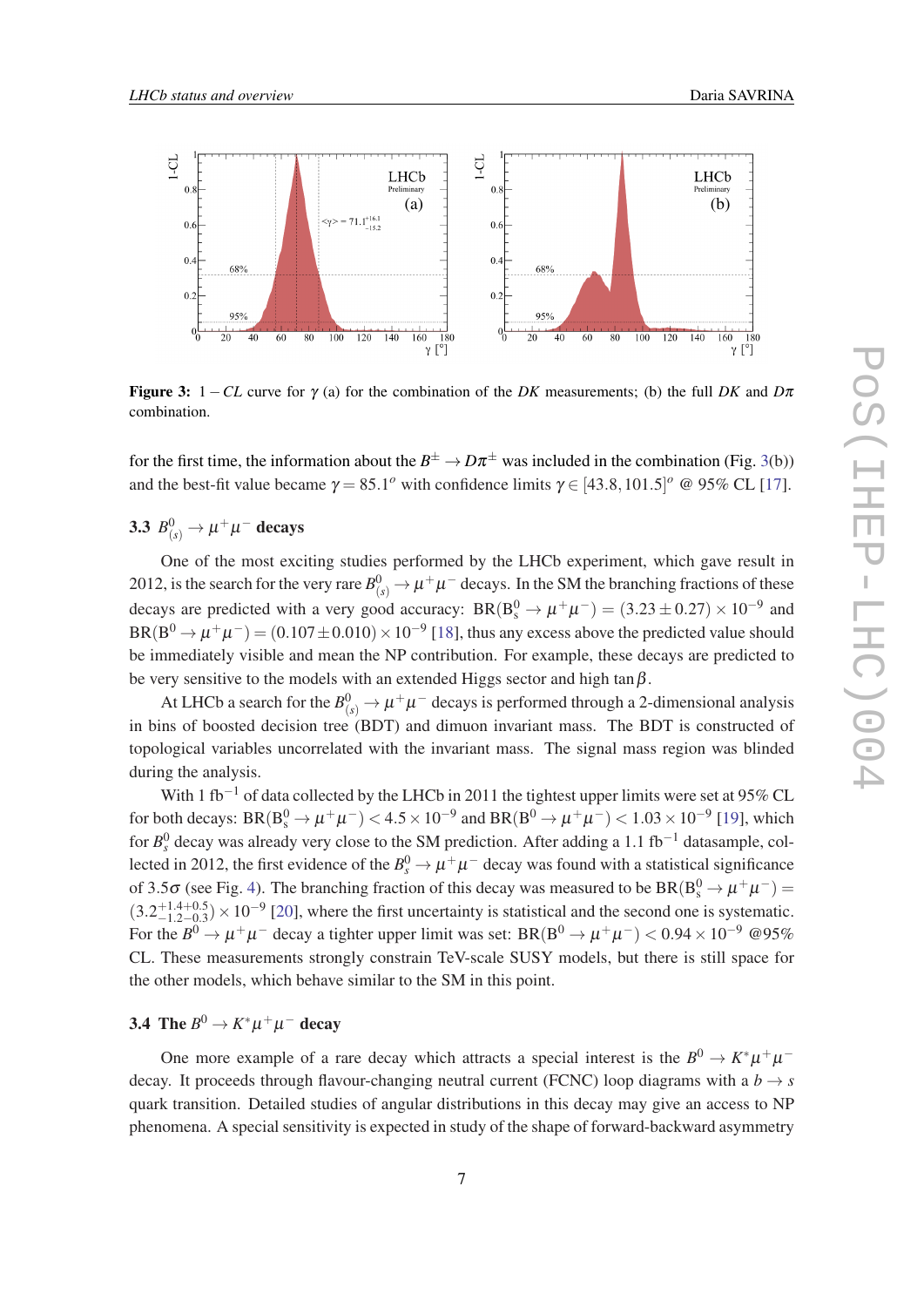<span id="page-7-0"></span>

Figure 4: Invariant mass distribution of the selected  $B_s^0 \to \mu^+\mu^-$  candidates (black dots) with BDT > 0.7 in the combined 2011+2012 dataset. The fit function (solid blue line) and its components are described in [\[20](#page-10-0)].



**Figure 5:** The  $A_{FB}$  as a function of  $q^2$ , that comes from the unbinned counting experiment (blue dashed line) overlaid with the theory prediction from Ref. [[21\]](#page-10-0). The data-points are the result of counting forward- and backward-going events in 1 GeV<sup>2</sup>/ $c<sup>4</sup>$  bins of  $q<sup>2</sup>$ . The uncertainty on the data-points is statistical only. The red-hatched region is the 68% confidence interval on the zero-crossing point observed in the data.

 $(A_{FB})$  as a function of the dimuon invariant mass squared  $q^2$  and the point at which the  $A_{FB}$  changes its sign, the zero-crossing point. The  $q^2$  of this point is predicted to lie within the [4, 4.3] GeV<sup>2</sup>/c<sup>4</sup> range. With 1 fb $^{-1}$  of data a clean sample of 900 $\pm$  32  $B^0$   $\to$   $K^* \mu^+ \mu^-$  events was collected and the position of the zero-crossing point was measured to be  $q^2(A_{FB} = 0) = 4.9^{+1.1}_{-1.3}$  GeV<sup>2</sup>/c<sup>4</sup> [[22](#page-10-0)] (see Fig. 5), which is very well consistent with the SM prediction.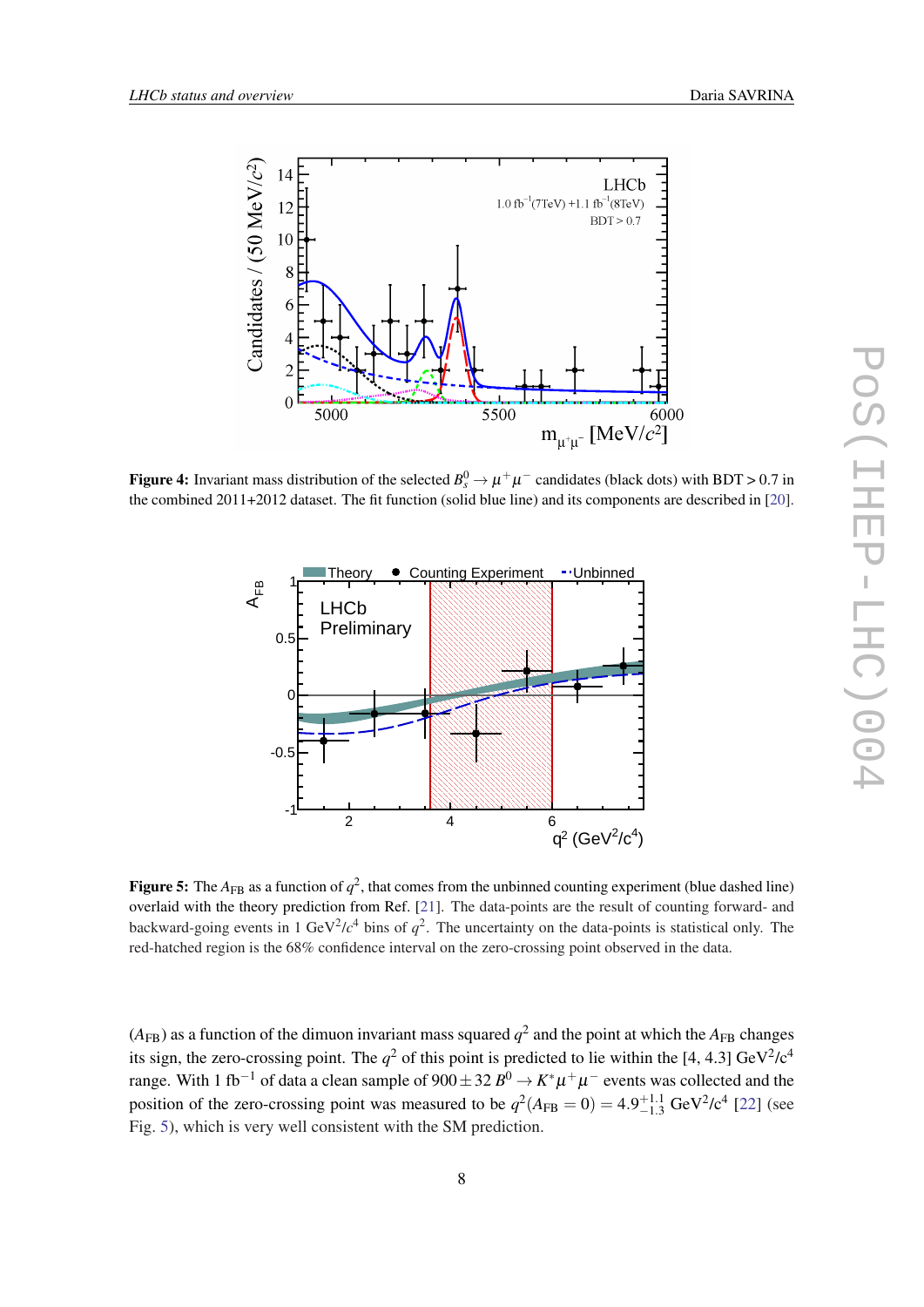#### 3.5 Radiative decays of *B*-mesons

Another example of FCNC loop processes involving a  $b \rightarrow s$  quark transition are the radiative decays  $B^0 \to K^* \gamma$  and  $B^0_s \to \phi \gamma$ . These decays are not as rare as the previous ones, their branching fractions are predicted to be  $(4.3 \pm 1.4) \times 10^{-5}$  for both decays [\[23](#page-10-0)] and the  $B^0 \to K^* \gamma$  decay has been observed for the first time already in 1993 by the CLEO collaboration [\[24](#page-10-0)].

Theoretical predictions for the branching fractions of these decays suffer from large unavoidable uncertainties raised by the hadronic form-factors. However, the radiative decays provide a number of other interesting observables in which these uncertainties cancel out [\[25](#page-10-0)]. Among them are the ratio of branching fractions  $\frac{BR(B^0 \to K^* \gamma)}{BR(B^0 \to \phi \gamma)}$  $\frac{\text{BR}(B^2 \to K \gamma)}{\text{BR}(B_s^0 \to \phi \gamma)} = 1.0 \pm 0.2$  and the direct *CP*-asymmetry in  $B^0 \to K^* \gamma$  decay, which is predicted to be  $A_{CP}(B^0 \to K^* \gamma) = (-0.61 \pm 0.43)$  %.

Large signal samples for both decays were collected by LHCb with 1 fb<sup>-1</sup> of data:  $N_{B^0\to K^*\gamma}$  = 5279  $\pm$  93 and  $N_{B_s^0 \to \phi \gamma}$  = 691  $\pm$  36 [\[26](#page-10-0)]. The ratio of branching fractions of these two decays was measured to be  $\frac{BR(B^0 \to K^* \gamma)}{BR(B^0 \to \phi \gamma)}$  $\frac{\text{BR}(B^2 \to K \gamma)}{\text{BR}(B_s^0 \to \phi \gamma)} = 1.23 \pm 0.06 \pm 0.04 \pm 0.01$ , where the first uncertainty is statistical, the second one is systematic and the third one is due to the uncertainty of the b-quark hadronization fractions ratio. The direct  $CP$ -asymmetry in the  $B^0\to K^*\gamma$  decay was found to be  $A_{CP}(B^0\to K^*\gamma)=$  $(0.8 \pm 1.7 \pm 0.9)\%$ , where the first uncertainty is statistical and the second is systematic. Both measurements are currently the most precise ones and show no deviation from the SM predictions.

#### 4. Upgrade

In the upcoming years a lot of work is planned towards the LHC upgrade. LHCb is also getting ready for new conditions of data taking with an instantaneous luminosity of  $10^{33}$  cm<sup>-2</sup> · s<sup>-1</sup> and a 40 MHz bunch crossing frequency. In 2011 the Letter of Intent [\[27\]](#page-10-0) was presented, in which the upgrade motivation and main points are described. The evolution of the research and development (R&D) and the detailed timescale are given in the Framework TDR [\[28\]](#page-10-0), published in 2012. The subsystem TDRs are expected to be ready in 2013. In parallel with this the R&D studies are ongoing. During the technical stop in 2013–2014 the first infrastructures for upgrade are going to be produced and installed. The detector upgrade is planned for 2018 technical stop, after which LHCb is going to collect  $\sim 5$ fb<sup>-1</sup> per year.

The main changes in the detector are planned for the tracking system (including VELO), where the replacement of all the silicon sensors is going to be done. For both RICH detectors and the calorimeter system the photomultipliers are going to be replaced. It was also decided to make the trigger purely software, thus making it faster and more efficient under higher occupancies. It is expected that the trigger will be provided with an access to the full event information and this requires a replacement of all the front-end electronics to be able to readout at 40 MHz.

The LHCb awaits a lot of both "exploration", which means the search for the not yet seen effects and decays, and "precision" studies, i.e. increase of the accuracy of measurements of known phenomena. The expected sensitivities of the upgraded LHCb detector may be found in Ref. [[27\]](#page-10-0). With 50 fb<sup>-1</sup> of data for most of promising measurements the precision is expected to reach the order of the theoretical predictions accuracy.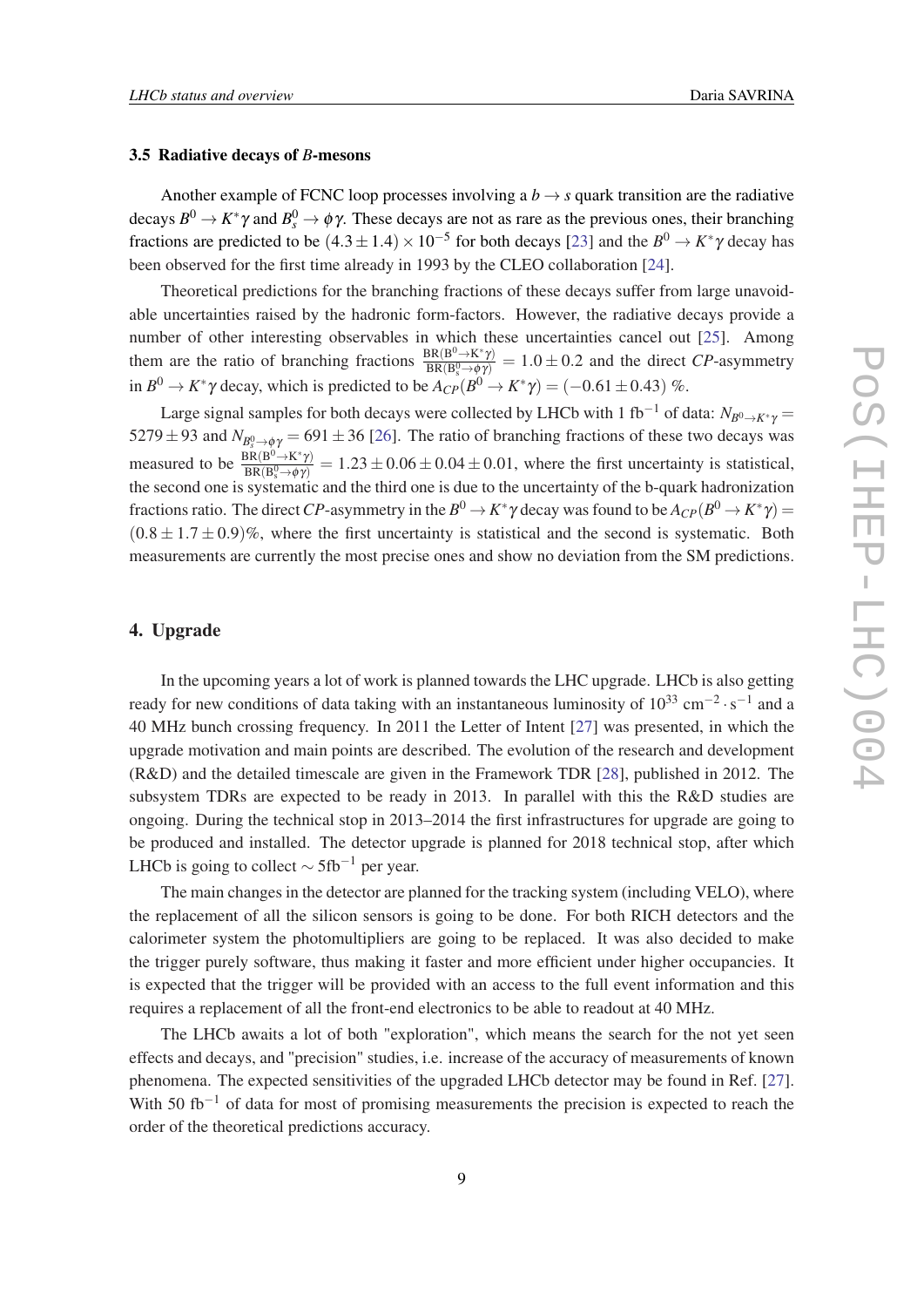#### <span id="page-9-0"></span>**Conclusions**

The LHCb detector demonstrates a brilliant shape, which allows to make lots of most precise measurements and first observations in already first year of data taking. The evidence of the rarest decay seen by the moment, the  $B_s^0 \to \mu^+ \mu^-$  decay, was found with only 1.5 years of data taking. Unfortunately the New Physics did not show up yet, but there is still a lot of space for it left and better precision is needed. The LHCb has big plans for the upgrade and is looking forward for more data and new perspectives.

#### References

- [1] LHCb Collaboration, *Prompt charm production in pp collisions at*  $\sqrt{s} = 7$  TeV, LHCb-CONF-2010-013
- [2] LHCb Collaboration, *Measurement of*  $\sigma(pp \to b\bar{b}X)$  *at*  $\sqrt{s} = 7$  TeV *in the forward region*, Phys. Lett. B694 (2010) 209-216
- [3] LHCb Collaboration, *The LHCb Detector at the LHC*, JINST 3, S08005 (2008)
- [4] LHCb Collaboration, *Tagged time-dependent angular analysis of*  $B_s^0 \rightarrow J/\psi \phi$  *decays at LHCb*, LHCb-CONF-2012-002
- [5] J. Charles *et al.* (CKMfitter group), *Predictions of selected flavor observables within the standard model*, Phys. Rev. D84 (2011) 033005
- [6] Y.Xie *et al.*, *Determination of* 2β*<sup>s</sup> in B*<sup>0</sup> *<sup>s</sup>* → *J*/ψ*K* <sup>+</sup>*K* <sup>−</sup> *decays in the presence of a K*+*K* <sup>−</sup> *S-wave contribution*, JHEP 0909, 074 (2009)
- [7] LHCb Collaboration, *Determination of the sign of the decay width difference in the*  $B_s^0$  system, Phys. Rev. Lett. 108, 241801 (2012)
- [8] LHCb Collaboration, *Analysis of the resonant components in*  $\bar{B}_s^0 \to J/\psi \pi^+ \pi^-$ , Phys. Rev. D86, 052006 (2012)
- [9] LHCb Collaboration, *Measurement of the CP-violating phase*  $\phi_s$  *in*  $\bar{B^0_s} \to J/\psi \pi^+ \pi^-$  *decays*, Phys. Rev. B713, 378-386 (2012)
- [10] LHCb Collaboration, *Evidence for the decay*  $B^0 \rightarrow J/\psi\omega$  *and measurement of the relative branching* fractions of  $B_s^0$  meson decays to  $J/\psi\eta$  and  $J/\psi\eta^\prime$ , arXiv:1210.2631 (2012)
- [11] LHCb Collaboration, *Observation of*  $\bar{B^0_s} \to J/\psi f'_2(1525)$  *in*  $J/\psi K^+ K^-$  *final states*, Phys. Rev. Lett. 108, 151801 (2012)
- [12] M. Bona *et al.*, *The 2004 UTfit collaboration report on the status of the unitarity triangle in the Standard Model*, JHEP 0507 (2005) 028, arXiv:hep-ph/0501199.
- [13] M. Gronau, D. Wyler, *On determining a weak phase from charged B decay asymmetries*, Phys. Lett. B265, 172 (1991)
- [14] LHCb Collaboration, *Observation of the CP-violation in*  $B^{\pm} \to DK^{\pm}$  *decays*, Phys. Lett. **B712** (2012) 203
- [15] LHCb Collaboration, *A model-independent Dalitz plot analysis of*  $B^{\pm} \rightarrow DK^{\pm}$  *with*  $D$  →  $K_S^0 h^+ h^-$  ( $h = π, K$ ) *decays and constraints on the CKM angle* γ, Phys. Lett. **B718** (2012) 43-55
- [16] LHCb Collaboration, *First observation of the suppressed ADS modes*  $B^{\pm} \to [\pi^{\pm} K^{\mp} \pi^+ \pi^-]_D K^{\pm}$  and  $B^\pm \to [\pi^\pm K^\mp \pi^+\pi^-]_D\pi^\pm$ , LHCb-CONF-2012-030 (2012)